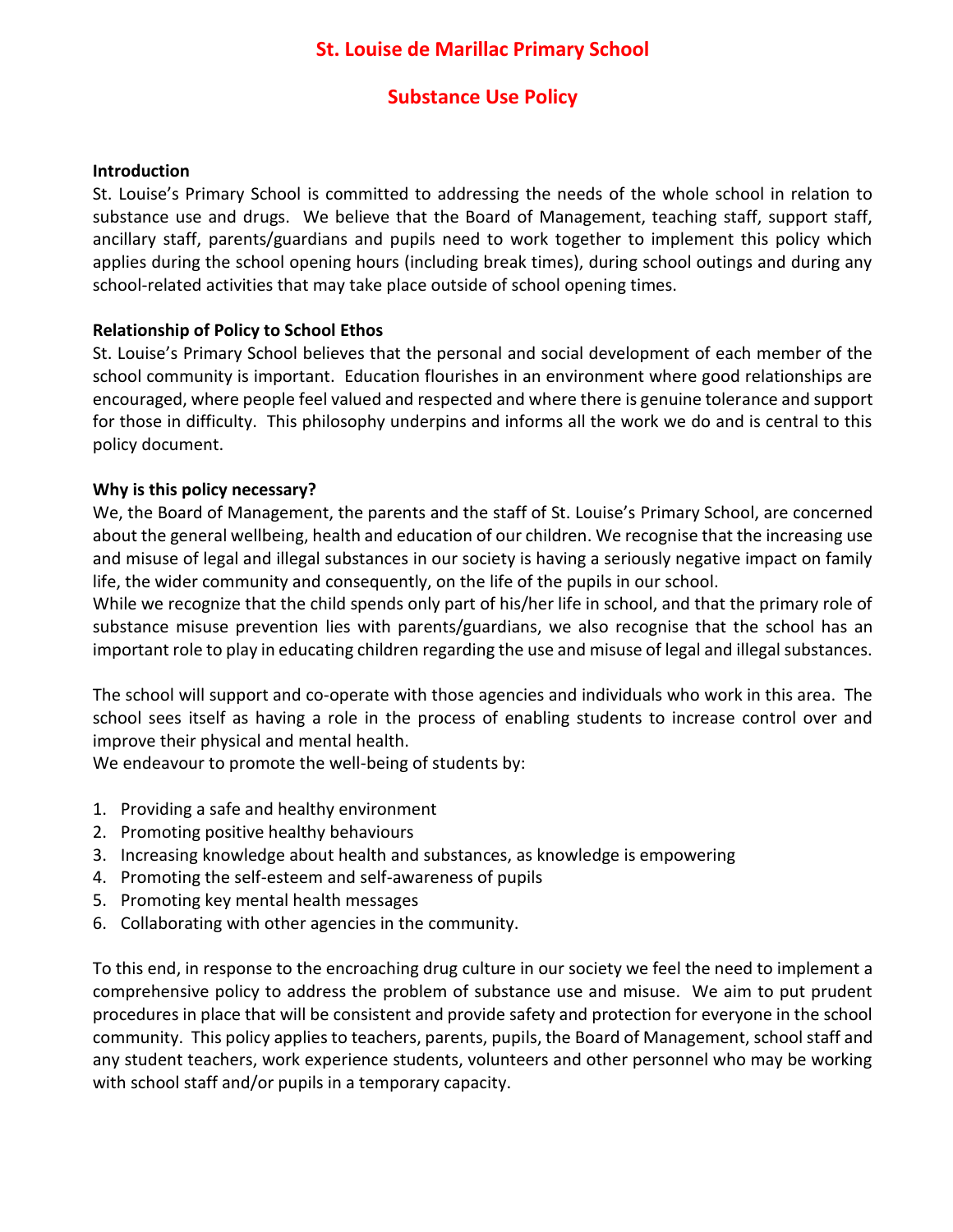**A drug can be defined as any substance, which causes changes in the way the human body functions mentally, physically or emotionally. For the purpose of this policy, we are concerned with:**

- **drugs which have the power to change a previous mood and the way a person thinks about things;**
- **drugs on which the taker may become physically or, more often, psychologically dependent.**

The policy will focus on the following four areas:

- **1.** Education concerning substance use and strategies for the prevention of substance misuse e.g. Walk Tall; Grow In Love; Social, Personal and Health Education (SPHE) curriculum
- **2.** Management and procedures for dealing with alcohol, tobacco and drug-related incidents in the school
- **3.** Provision for training and staff development to improve their response to the problem of substance misuse
- **4.** Monitoring, review and evaluation.

## **1. Education concerning substance use and strategies for prevention of misuse**

Education in this area is provided in the broad context of a Social, Personal and Health Education (SPHE) programme based on the SPHE Primary School Curriculum. It is developed and delivered in the context of a supportive, whole-school environment.

- The **Walk Tall** Programme forms a very significant part of SPHE and is the primary resource used for education in substance use. It is an educational support programme, the main aim of which is prevention of misuse of substances. The programme hopes to give children the confidence, skills and knowledge to make healthy choices and also seeks to avert experimentation with substances and so reduce the demand for legal and illegal drugs. The programme is developed for use from Junior Infants through to Sixth Class and will be presented to the children by their class teacher.
- $\triangleright$  Grow In Love (or equivalent Religious Education programme)
- $\triangleright$  Stay Safe (Child Abuse Prevention Programme)
- $\triangleright$  RSE (Relationships and Sexuality Education) programmes are also used in the area of drugs education, where relevant.
- Botvins Lifeskills programme is delivered to pupils in 4<sup>th</sup>, 5<sup>th</sup> and 6<sup>th</sup> class and helps them to make informed decisions in relation to the use of drugs.
- *Working Things Out* Resilience and Skills Building is delivered to 6th Class pupils if resources allow.
- $\cdot \cdot$  The work may be further supported through the use of the following resources: peer education, drama groups, videos depending on resources available. Visiting speakers may also be invited to talk to the children and parents when deemed appropriate. The speakers may be from the Gardaí, the Local Drugs Task Force, Ballyfermot S.T.A.R. (Substance Treatment and Rehabilitation) and other relevant agencies. The Principal and Special Duties Teacher with responsibility for SPHE may invite the speakers, organise the class along with the class teacher and monitor the contributions. Where appropriate, the children may undertake project work and this will be directed and monitored by the class teacher.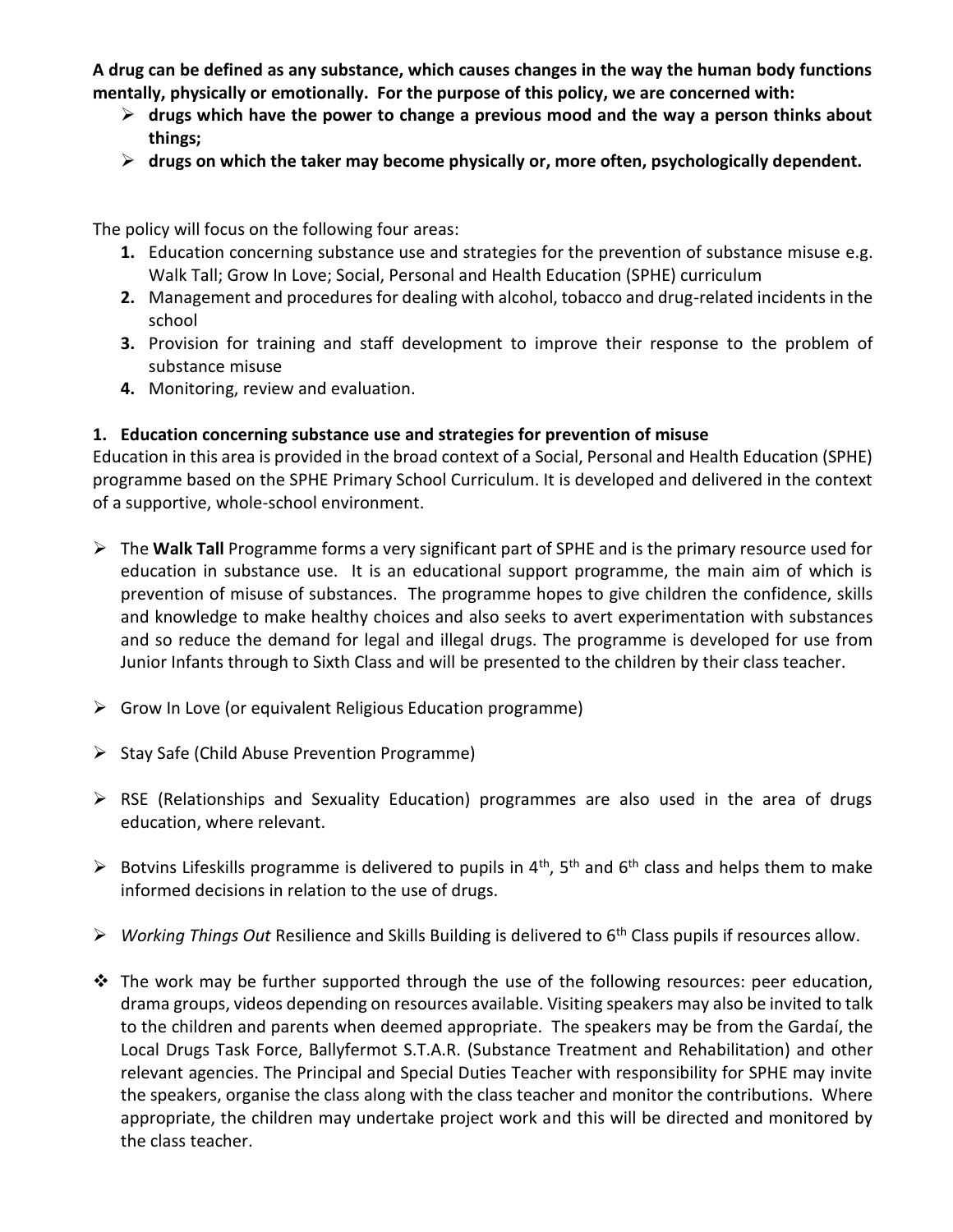- **2. Management and procedures for dealing with alcohol, tobacco, vape and drug-related incidents in the school**
	- The school does not accept the possession, use or supply of alcohol, tobacco, vape or drugs in the school or on school trips by any member of the school community.
	- The only exception is for legitimate and medicinal use and the school has to be informed. (Please refer to the school's Administration of Medication policy).

## **Smoking and Vaping and managing a smoking/vaping related incident**

- The school and its grounds is a strictly no smoking or vaping area. Under current legislation, smoking is prohibited in all parts of the school buildings and grounds, including staff room and school yards. (Tobacco Regulations 1995, 1998).
- "No Smoking" and "No Vaping" signs are displayed in the school.
- Visitors will be requested to comply with the no smoking and no vaping policy.
- Pupils are not permitted to smoke or vape or possess cigarettes or e-cigarettes on the school premises or at school–related events that take place outside school hours.
- Pupils found smoking or vaping or in possession of cigarettes or e-cigarettes will be reported to the Principal. Cigarettes / e-cigarettes will be confiscated. Parents/guardians will be informed. Incidents will be dealt with under the school's disciplinary procedure. Sanctions will apply up to and including suspension or expulsion.
- Tobacco will not be permitted as a prize for school raffles.
- Any person found smoking or vaping in the school or grounds may be subject to prosecution, which could result in a fine, and the person in charge of such areas, i.e. the principal, could also be subject to a fine. (Section 4, Tobacco Act, 1998).

# **Alcohol and managing an alcohol-related incident**

- The school is an alcohol free area, except where the principal or Board of Management has sanctioned its consumption at an adult-only function outside of school hours.
- Pupils, staff or parents/guardians will not be allowed to bring alcohol into the school or to consume alcohol in school or during any school activities, except where the principal or Board of Management has sanctioned its consumption at an adult-only function outside of school hours.
- If a teacher is of the opinion that a pupil is under the influence of alcohol, s/he will immediately inform the Principal and consult on what action should be taken.
- Where a pupil comes to school under the influence of alcohol, their parents/ guardians will be called to take them home.
- If parent/ guardian is not available to come to the school to collect the pupil then the pupil must continue to be supervised by an adult.
- Pupils breaking these rules will be dealt with according to the school's Code of Behaviour.
- If alcohol is required for an adult only school function, permission shall be sought from the Board of Management or Principal.
- If a member of staff is unfit to work due to substance misuse they will be requested to leave the premises by the principal. The disciplinary process will commence with verbal warning, etc. In the event of a repeat incident the BOM will be informed and the disciplinary process will continue.

# **Illegal drugs and solvents**

- Students, staff and parents are forbidden from being in possession of or using illegal drugs or solvents in the school premises.
- Only the adults in the school may use Tippex (fluid corrector) for its intended purpose.
- Should a pupil bring Tippex (fluid corrector) to school it will be sent to the Principal's Office where it will be kept and returned when a parent/ guardian visits the school.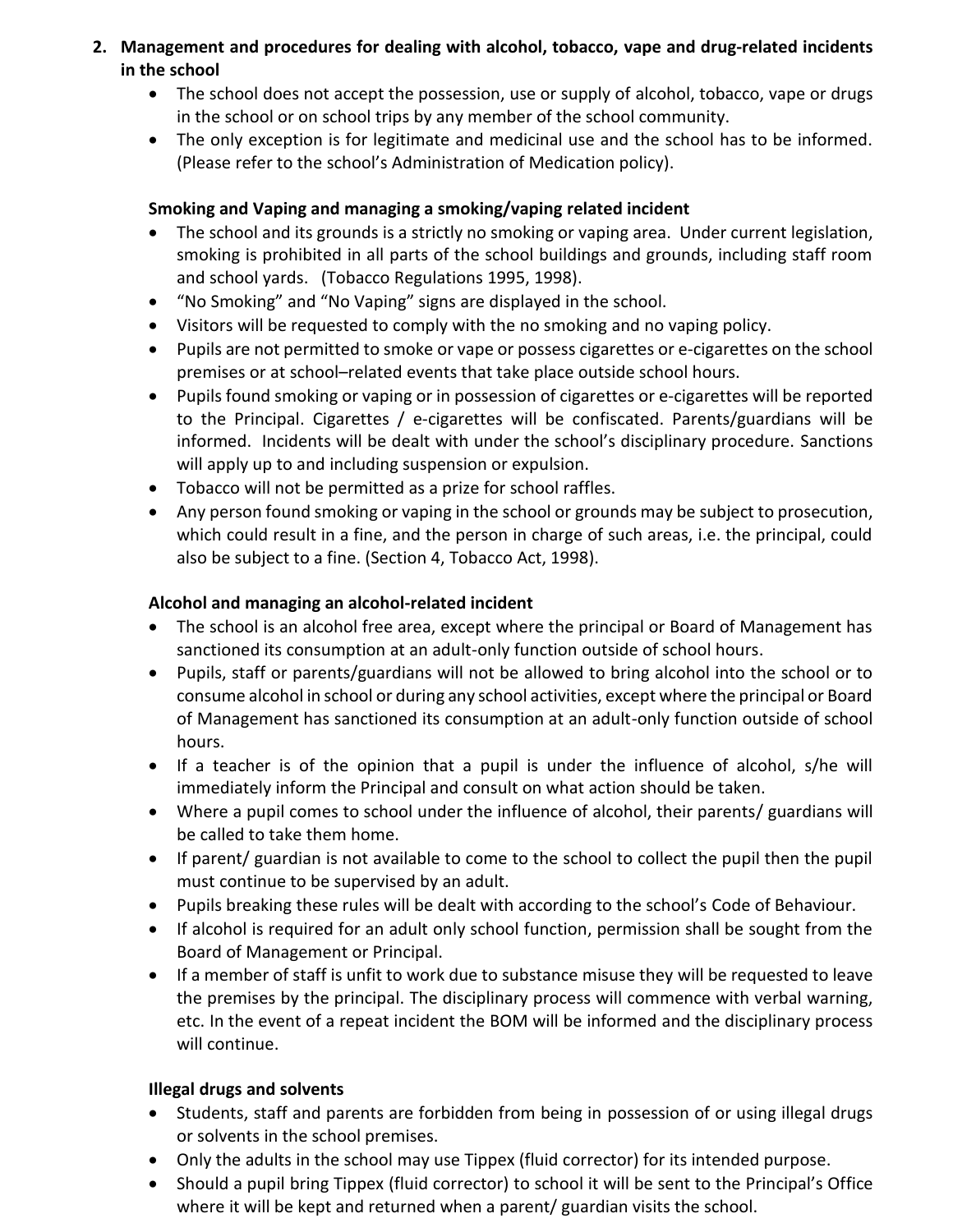- Aerosols may be used for art and craft purposes only and always used under adult supervision.
- Pupils should not bring spray deodorants / hairsprays to school. Should a pupil bring spray deodorant / hairspray to school it will be sent to the Principal's Office where it will be kept and returned when a parent/ guardian visits the school. Deliberate breaking of these rules will be dealt with in accordance with school's Code of Behaviour and disciplinary procedure.
- Air freshener aerosols may be used in the toilet areas by school staff where necessary.
- Caretakers check the car-parks, sheds, play ground areas regularly. If any drug-related paraphernalia is found, the principal is informed. The items are collected and disposed of safely in the presence of a witness.
- If any suspect drugs, tablets or powder are found on the school premises they will be removed from the area and will be locked away in the presence of a witness. The Gardaí will be contacted to dispose of them.
- Teachers are advised not to transport illegal substances at any time.
- Pupils are advised to inform an adult member of the school staff if they find any drug-related items in the school grounds. The safety of other pupils is maintained until the items are removed by the caretaker or another responsible member of the school staff.
- If a staff member is of the opinion that a student is under the influence of illegal drugs or solvents, s/he will:
	- immediately inform the Principal and consult on what action should be taken. The advice and assistance of Tusla (child protection agency), the Garda Juvenile Liaison Officer (JLO) may be sought.
	- the principal may request a meeting with the parents/ guardians of the pupil to voice concerns about the pupil.
	- A written record will be made and parents/ guardians will be informed of this.
- Where the school suspects dealing of illegal drugs, an investigation will be carried out by the principal and another person appointed by the Board of Management.
- Parents of any pupil involved will be informed.
- The advice and assistance of the Garda Juvenile Liaison Officer will be sought.
- The school's Board of Management will expect parents/ guardians to inform the Principal or teacher if they suspect their child of drug taking.

## **Managing a drug-related Incident**

Drug-related incidents are complex. In situations where the school rules regarding drugs are broken, the sanctions and punishments will be implemented depending on the nature and severity of the offence. These will be consistent with the breaching of other school rules as outlined in the school's Code of Behaviour.

The following are examples of a drug incident:

- Use of alcohol, tobacco, vape, solvents or other drugs and illegal substances by individuals on the school premises; (An exception may be the use of alcohol by adults at a Board of Management sanctioned event);
- Bringing, sharing or selling alcohol, tobacco, vape, solvents or other drugs on the school premises or on school-related outings;
- Disclosures about alcohol, tobacco, vape or other drug use in school to teachers or other school staff;
- Individuals under the influence of alcohol or drugs coming to school to see or to collect children;
- Finding alcohol, drugs or drug paraphernalia on the school premises;
- Dealing with aggressive (possibly alcohol/drug-related) behaviour from a parent;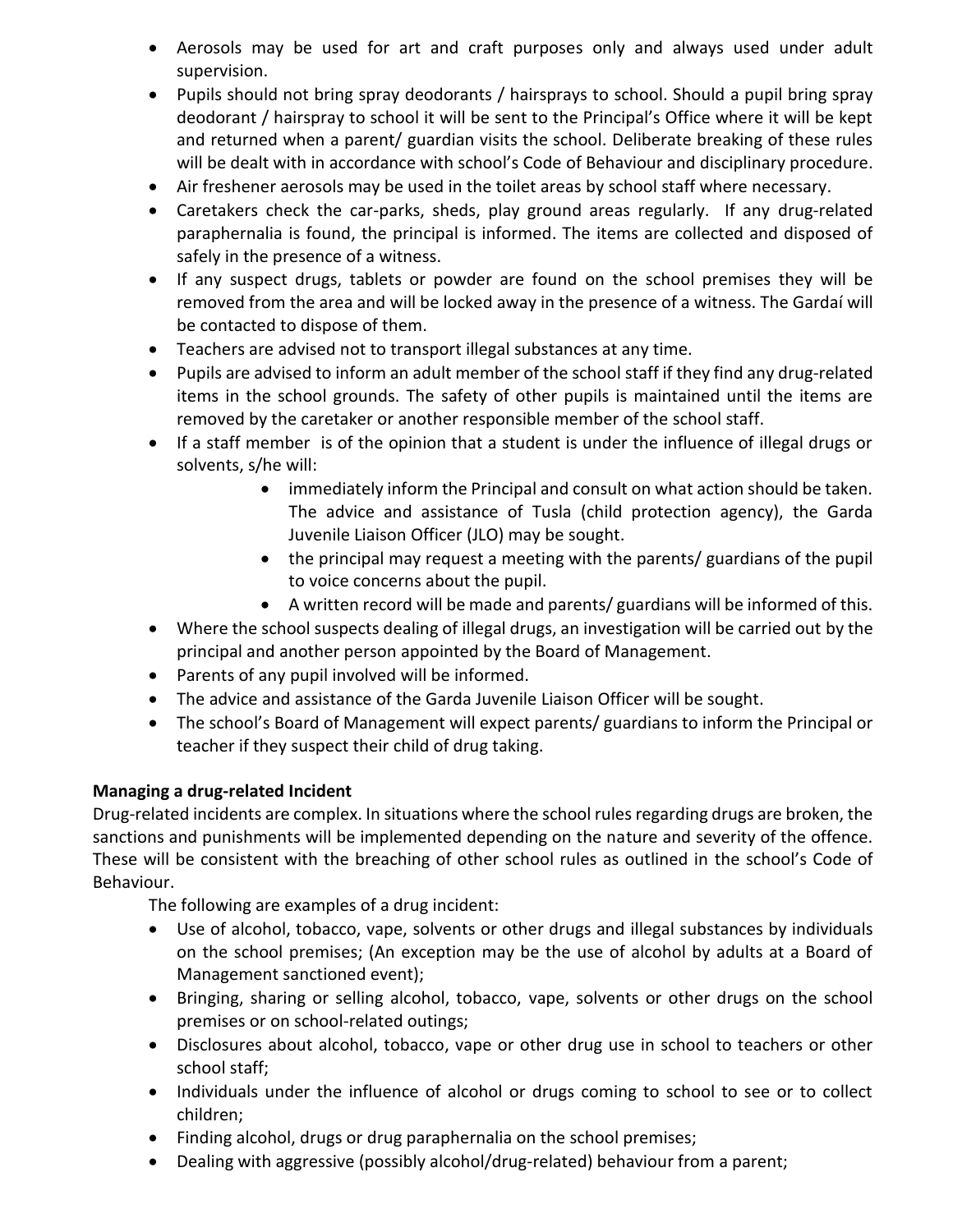The school recognises that drugs, both legal and illegal, are available in the local community and that the school, being part of this community, may have drug incidents which need to be handled in a consistent and sensitive way.

We acknowledge that in all situations involving drugs, there needs to be a balance between the needs of the person, the needs of the school community and the reputation of the school. Listening, separating fact from myth and offering support will be our initial approach to the situation.

- In all cases where there is no immediate danger to the person(s) it is important to take the time to assess the situation before responding.
- Disciplinary procedures, according to the school's Code of Behaviour, will be followed if school rules are broken.
- Each incident will be dealt with individually depending on the nature of the incident.
- A limited number of people will be involved in managing the drug incident. People will be informed only on a "need to know" basis. The Principal, Deputy Principal (with responsibility for behaviour management), SPHE Co-ordinator, Home School Community Liaison (HSCL) teacher and the reporting/class teacher will normally be directly involved.
- All written documentation will be held confidentially by the Principal.
- In situations of confirmed use/possession or supply, then all the details will be recorded. (See Incident Report Form. Appendix A) and acted upon.
- Generally speaking, in most cases, involving pupils, the school will want to involve the parents/guardians. This needs to be handled sensitively and, wherever possible, support offered to them. In the first instance, this support will be offered by the HSCL teacher.
- In the event of a confirmed drug incident, the Principal will contact the Juvenile Liaison Officer (JLO) of the Gardaí.

## **Dealing with aggressive (possibly alcohol/ drug related) behaviour of a visitor to school**

All visitors to the school are asked to go to reception and state their business to the secretary. If for some reason the visitor is a parent whose child needs to be collected early, the secretary / other staff member will proceed to the child's classroom while the visitor waits in the reception area. Should any visitor be aggressive/ offensive or engage in unreasonable behaviour, they may be asked to leave and return at a later time. At dismissal times no teacher will be left on their own in the yard with a parent / visitor.

If behaviour is persistent or becomes aggressive / offensive the support of another staff member will be sought. The request to leave the premises will be repeated. Should this request be unsuccessful the assistance of the Gardaí will be called. Please see our Dignity in the Workplace policy for more detail.

## **Dealing with parent/ guardian who appears to be under the influence of drugs or alcohol when they come to take a child home**

If a parent/ guardian is behaving in an anti-social manner they will be asked to leave the premises. Refusal to comply may necessitate calling the Gardaí.

If a parent/guardian is clearly under the influence of alcohol/drugs, for the child's safety, the Principal/DLP may make a decision not to allow the child into his/her custody and may call the next of kin/emergency contact person for the child. The DLP may consult and decide to make a Child Protection referral to Tusla/duty social worker.

## **Disclosures about alcohol, tobacco or other drug use to teachers or other staff**

A report is made to the principal who will then speak to the child.

Teachers cannot offer total confidentiality to a young person who discloses drug involvement.

The pupil will be informed about what is happening and why.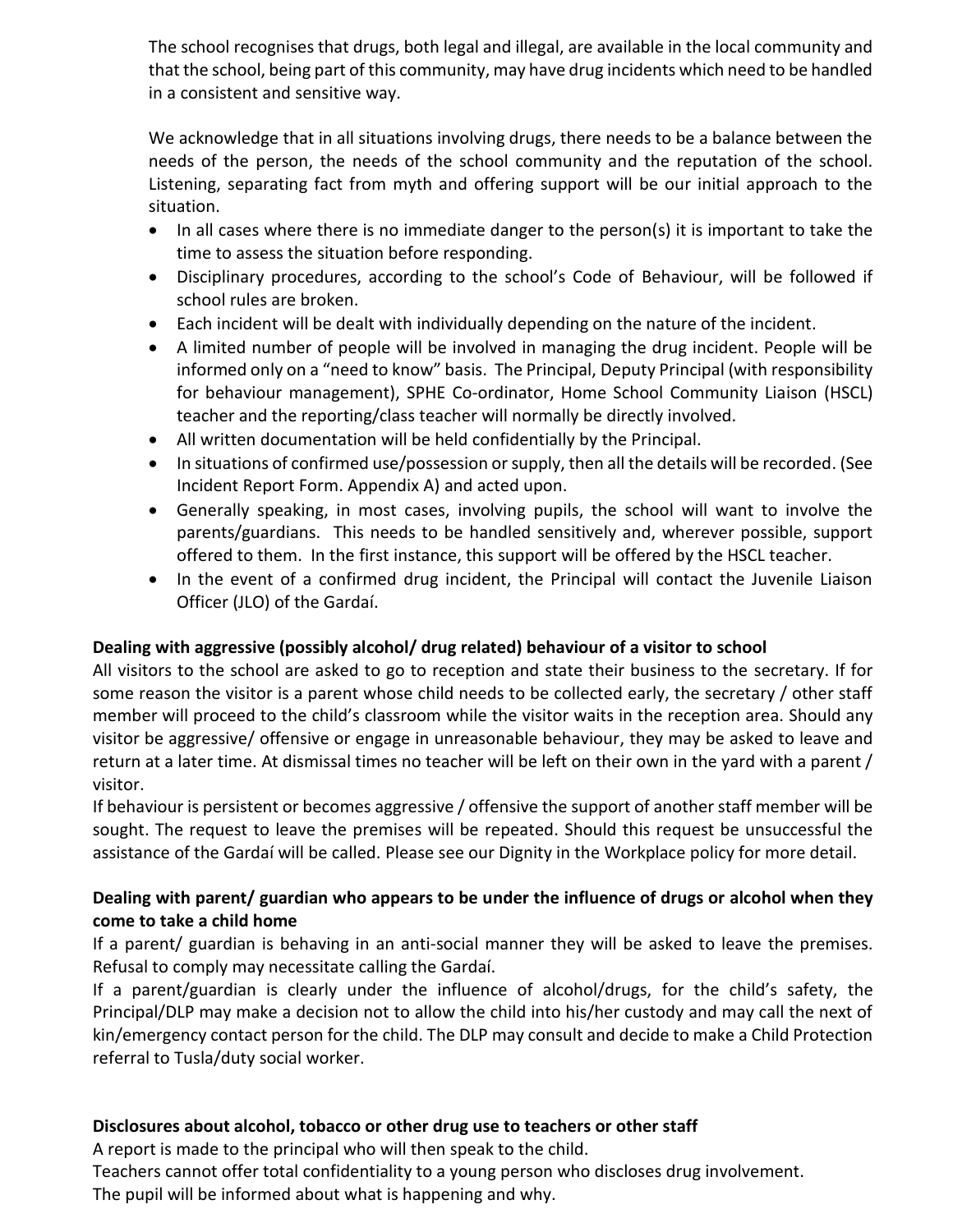The wellbeing of the pupil and the teacher/ staff member is the prime focus.

Parent/ guardian may be informed. A referral may be made to Tusla if the disclosure is deemed to be a child protection issue.

## **3. Staff Development and Training**

Depending on resources available, the school will provide:

## **Staff Training**

- Continuing professional development to teachers in teaching aspects of the Social, Personal and Health Education (SPHE) curriculum in each class as offered by the Professional Development Service for Teachers (PDST)
- Professional development in the *Walk Tall* programme as appropriate;
- First Aid Training will be made available to specific staff members

# **Parents & Board of Management**

 The school will provide opportunities at regular intervals to attend information sessions and workshops on issues relating to drugs and the school policy.

# **4. Monitoring of the Policy**

This policy will be available from the school office (school secretary) and, in his/her absence, from the principal's office in each school. The policy is available on the school website. A condensed version outlining the main points will be disseminated to all the school community and given to all new staff and pupils as part of their induction to the school. Pupils will be made aware of aspects of the policy as part of their SPHE programme.

The policy will be regularly evaluated and updated where necessary. The SPHE co-ordinator will monitor the three main aspects of the policy at the end of each school year (i.e. drug education programme; managing drug related incidents; staff, parent and management training) to ensure that it is working and is of benefit to the school. The results of this monitoring will be made available to the Principal. The policy will be reviewed, in consultation with the wider school community, in the light of changing information or of any suggestions for amendments/improvements that may come to its notice.

# **Review of School Substance Use Policy**

This policy was reviewed by the staff and parents in early 2020. In accordance with the schools "systematic cycle of review" of plans and policies the substance use policy and policies, the Substance Use Policy will be further reviewed in the academic year 2022/2023.

This reviewed policy was presented to the Board of Management for ratification on 11<sup>th</sup> February 2020.

signed: DR. G. Berry

(Chairperson of Board of Management)

This policy was updated to include the use of vapes and e-cigarettes on **8th February 2022**.

)r <sub>G</sub>erry berry

Signed:

Chairperson BoM